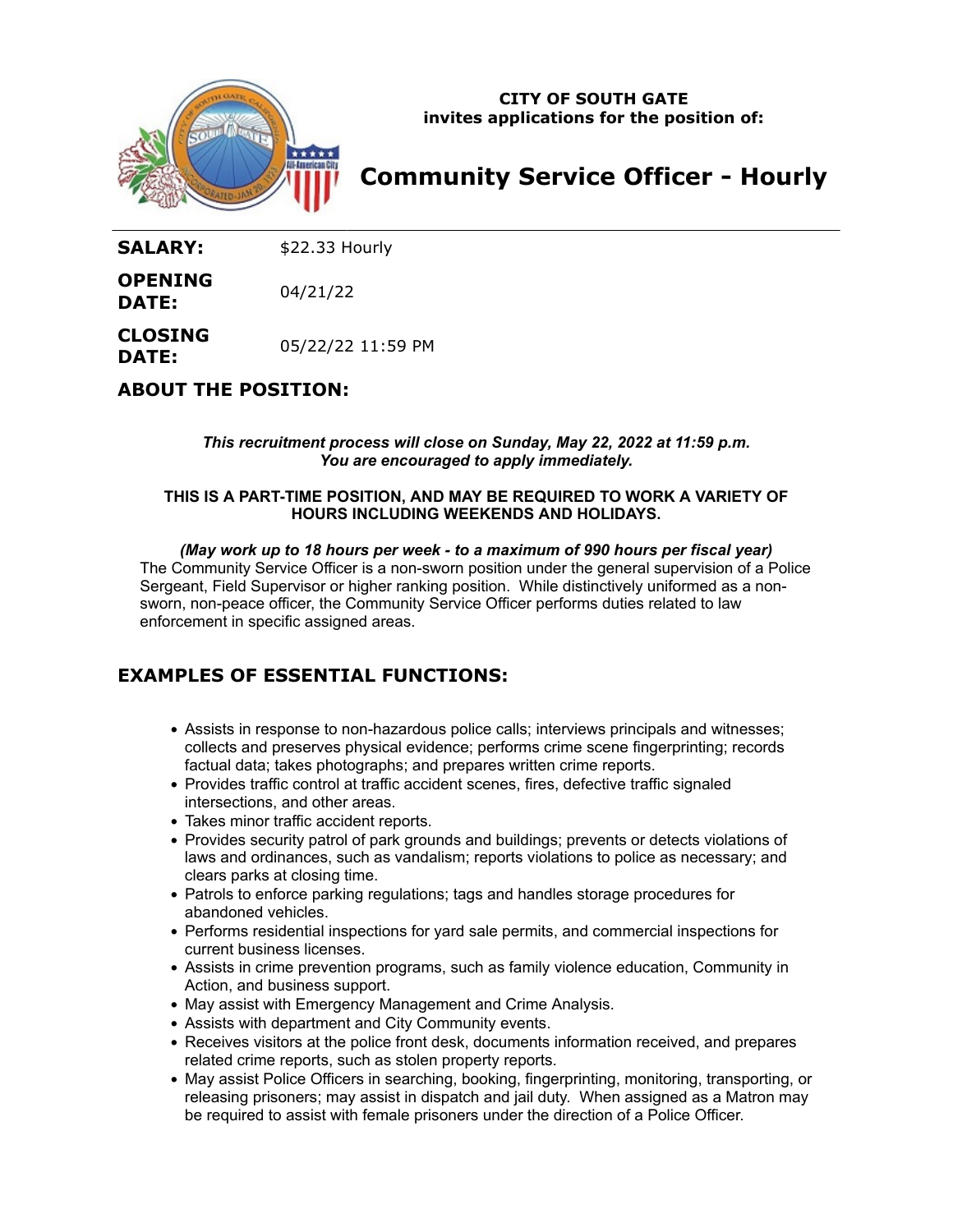# **MINIMUM & DESIRABLE QUALIFICATIONS:**

#### **Minimum Qualifications**

Any combination of education and experience that has provided the knowledge, skills, and abilities necessary. A typical way to obtain the knowledge and abilities would be:

Education, Training, and Experience Graduation from high school or equivalent.

#### Licenses/Certifications/Special Requirements

Possession of a California Class C driver's license showing proof of insurance and a satisfactory driving record is required at time of appointment and throughout employment in this position.

#### Knowledge, Skills, and Abilities

Knowledge of: basic office practices and procedures; basic computer software applications; effective customer service techniques.

Ability to: read, interpret and follow departmental polices, rules and regulations; follow oral and written directions; operate telephone, teletype, police radio equipment, computers and other office equipment; make accurate observations, and record situations, facts, and statements accurately; exercise sound judgment; meet the public in situations requiring diplomacy and tact; communicate effectively both orally and in writing; establish and maintain cooperative working relationships; be sensitive to the needs and concerns of ethnic and cultural groups in the City; evaluate sensitive situations quickly, and initiate appropriate action to diffuse situations and resolve problems.

Skill and Ability to: **type 25 words per minute net.**

#### **Desirable Qualifications**

English/Spanish bilingual skills highly desirable.

# **OTHER IMPORTANT INFORMATION:**

**California Department of Motor Vehicle (DMV) Pull Notice System:** An incumbent appointed to this position is subject to enrollment in the California DMV Pull Notice Program. The Pull Notice program provides information on the incumbent's driving record and Driver's License status on a periodic basis to the City of South Gate. An employee assigned a City vehicle must acknowledge receipt and understanding of City Administrative Regulations covering the use of City vehicles.

#### Physical Demands and Work Environment

The physical demands and work environment described here are representative of those that must be met by an employee to successfully perform the essential functions of this job. Reasonable accommodations may be made to enable individuals with disabilities to perform the essential functions. While performing the duties of this job, the employee is frequently required to walk, sit, and talk or hear; and may stand for extended periods of time. The employee is occasionally required to use hands to finger, handle, or feel objects, tools, or controls; and reach with hands and arms. The employee is occasionally required to climb or balance, stoop, kneel, crouch or crawl. The employee must occasionally lift and/or move up to 50 pounds. Specific vision abilities required by this job include close vision and the ability to adjust focus. The noise level in the work environment is usually quiet in the office and moderately loud when outdoors. Incumbents are occasionally exposed to outside weather conditions, traffic, dust, gas, fumes, and chemicals.

#### **Application Packets Must Include:** A fully completed online employment application which:

- Covers at least the past 10 years of employment history (or longer if you have other relevant experience)
- Must be specific in describing your qualifications for this position. Failure to state all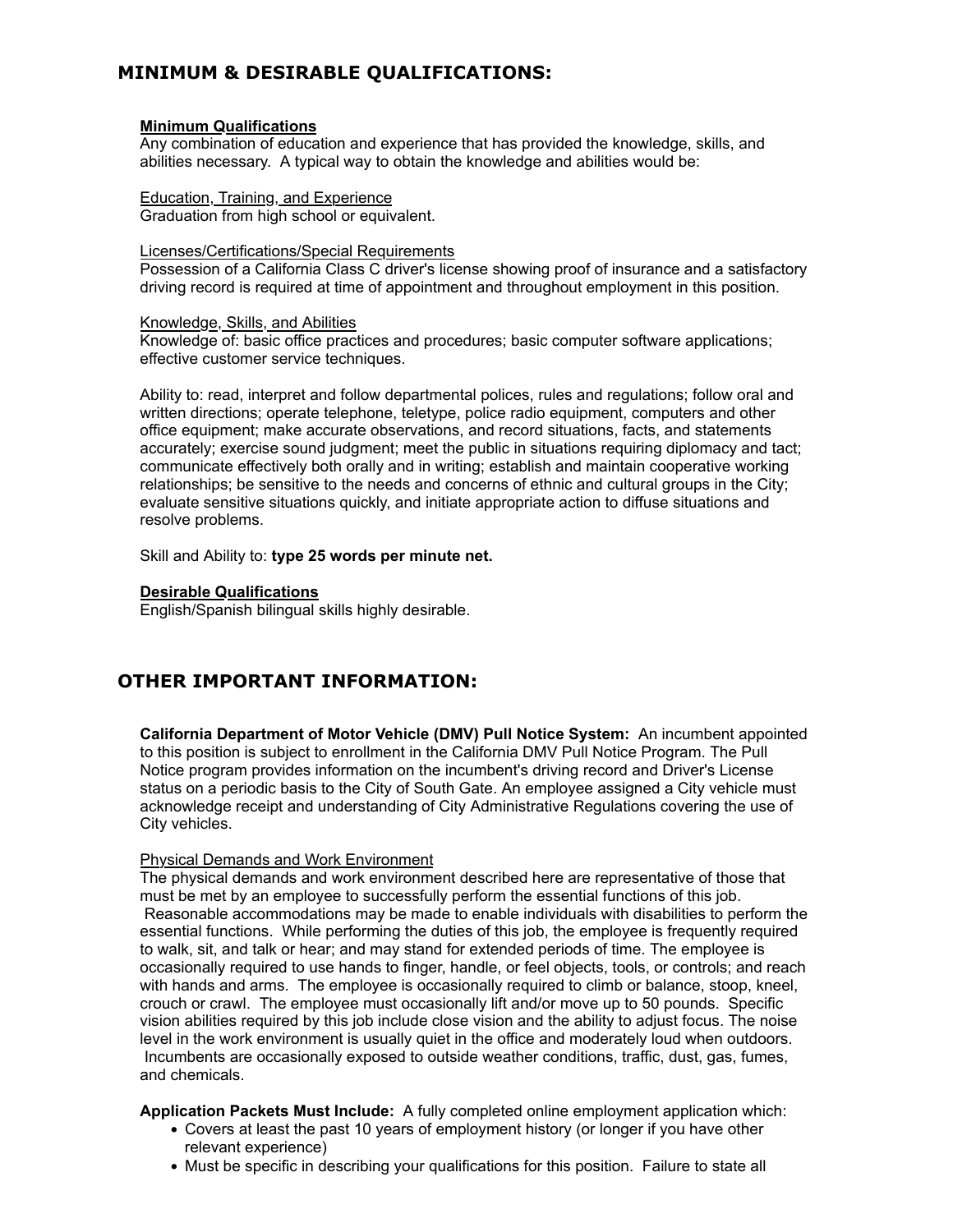pertinent information may lead to elimination from consideration. Stating "See Resume" is not an acceptable substitute for a completed application.

**Selection Process:** All application materials received by the application deadline will be reviewed and evaluated. All information supplied by applicants is subject to verification.

- The applications will be screened and those applicants possessing the most desirable qualifications on the basis of experience, training, and education, as submitted, will be invited to continue in the selection process. **This includes a Qualifying Written Examination, a Typing Certificate - Qualifying, and an Oral Interview.**
- **Typing Certificate (qualifying): A typing certificate of 25 wpm net is required and must be submitted by the written examination date.** Typing test must be a minimum duration of five (5) minutes and have been taken within six (6) months of the City's Employment Application due date. Typing certificate must be issued from an acceptable agency (government agency, temporary employment agency, learning institution). Online typing certificates will not be accepted and a failure to submit a certificate by the deadline will result in disqualification.
- Candidates who successfully complete all phases of the selection process will be placed on an eligibility list. Current and future vacancies will be filled from this list. Lists typically last for 12 months, but may be extended or abolished in accordance with the City's Civil Service rules and regulations.
- The City supports a Drug-Free Workplace.
- All potential employees are required to successfully complete a thorough background investigation, fingerprinting, and pass a post-offer pre-employment medical examination (which will include a drug/alcohol screening).
- New employees must complete a verification form designated by the United States Department of Homeland Security, Citizenship and Immigration Services, that certifies eligibility for employment in the United States of America.
- Individuals who require a reasonable accommodation to participate in any phase of the selection process must make such a request during the application process by notifying the Human Resources Office.

*The provisions of this announcement do not constitute an expressed or implied contract and any provisions contained in this announcement may be modified or revoked without notice.*

# **Equal Opportunity Employer**

The City of South Gate is an Equal Opportunity Employer. In compliance with all applicable Federal and State laws, it does not discriminate on the basis of race, color, national origin, ancestry, marital status, age, religion, disability (mental and physical), medical condition, genetic characteristic or information, sex (including gender, gender identity, gender expression, and pregnancy), sexual orientation (including homosexuality, bisexuality, or heterosexuality), or military or veteran status in its employment actions, policies, procedures, or practices.

The City of South Gate is a busy urban community consisting of residential, commercial, and industrial development, spread over 7.41 square miles. It is currently ranked the 59th largest city in California with a population of approximately 100,000. Strategically located along the 710 freeway, the City is just 12 miles southeast of downtown Los Angeles.

The City is in a state of revitalization with many new development projects on the near horizon. As we look to the future we are heartened by the many opportunities for economic growth. We are looking for (a) dynamic individual(s) to join our employment team and work alongside our civic leaders, residents, and business owners committed to promoting and maintaining a safe and prosperous community in which to live and work.

APPLICATIONS MAY BE FILED ONLINE AT: <http://www.cityofsouthgate.org/>